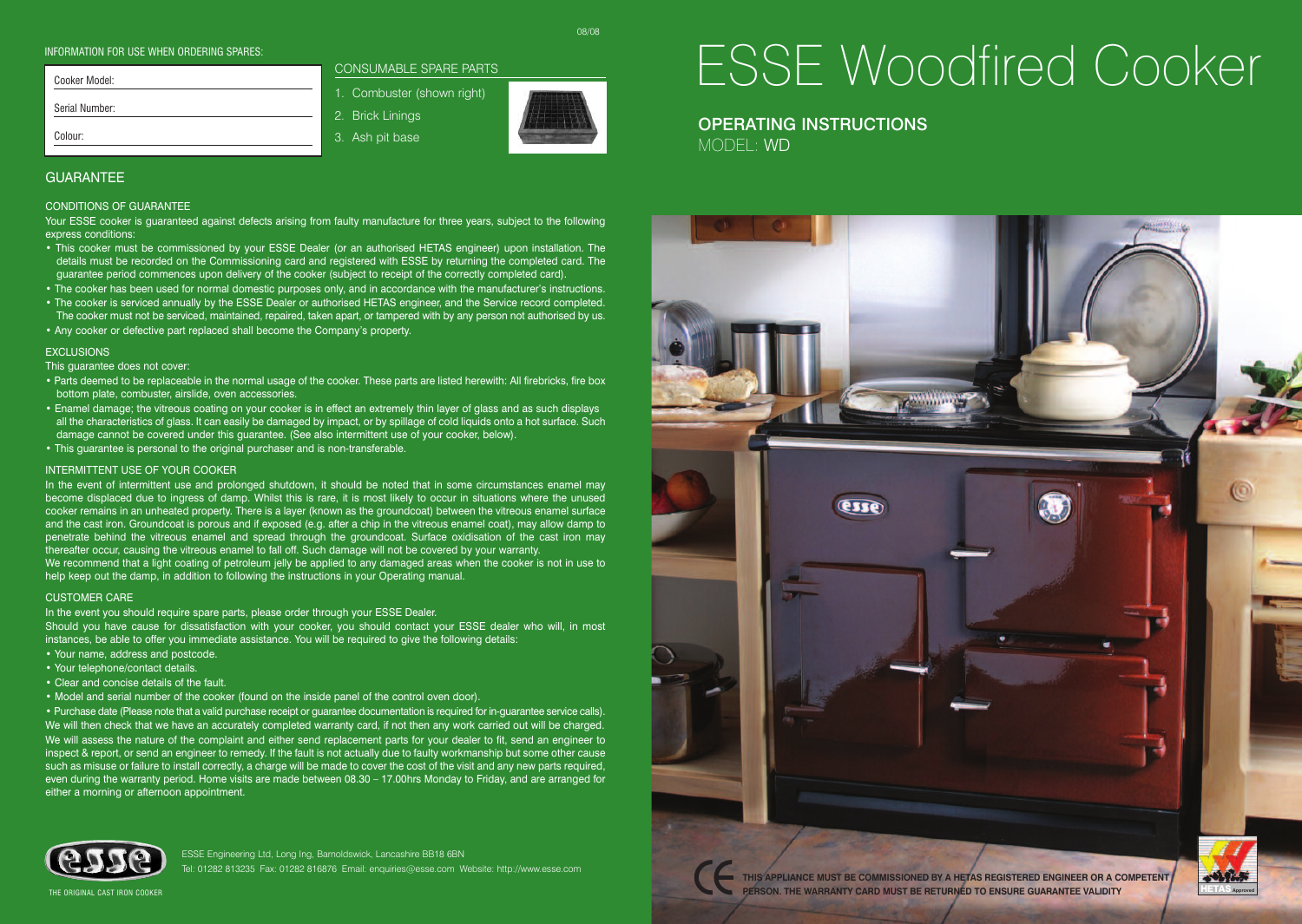## **INTRODUCTION**

We are pleased that you have chosen an ESSE Woodfired range cooker. We would ask you to read the following instructions very carefully. Correctly installed and operated, your ESSE will give satisfactory service for many years. We feel certain that you will enjoy the warmth and comfort of your ESSE and, perhaps more importantly, you will more than enjoy the superb quality of the cooking.

| <b>CONTENTS</b>                               |        |                            |        |
|-----------------------------------------------|--------|----------------------------|--------|
| <b>Safety Notes</b>                           | Page 2 | Operating the Oven and Hob | Page 6 |
| Your Cooker                                   | Page 3 | Types of Fuel              | Page 6 |
| Before Using Your Cooker                      | Page 4 | The Hotplate               | Page 6 |
| Tools & Accessories                           | Page 4 | <b>Flueway Cleaning</b>    | Page 7 |
| Lighting and Controlling the Fire - De-ashing | Page 5 | Summer running             | Page 7 |

# SAFETY NOTES

- l All local regulations, including those referring to national and European standards need to be complied with when installing the appliance.
- l A suitable and compliant flue is essential for this appliance to operate properly. It must be capped to prevent ingress of rain and regulated with a flue regulator where there is excessive draft. External flues must be insulated (see installation instructions). Failure to connect this appliance to a suitable, properly working flue will seriously inhibit the cookers performance.
- l Properly installed, operated and maintained, this appliance will not emit fumes into the dwelling. However occasional fumes from de-ashing and re-fuelling may occur. Persistent fume emission is potentially dangerous and must not be tolerated. If fume emission does persist, open doors and windows to ventilate the room. Let the fire burn out or eject and safely dispose of fuel from the appliance. Once the fire is cold, check the flue and chimney for blockages and clean if required. Do not attempt to re-light the fire until the cause of the fume emission has been identified and corrected. Seek expert advice if necessary.
- 1 An adequate air supply for combustion and ventilation is essential. Air openings provided for this purpose must not be restricted. Also if simultaneous operation of other heating appliances is required within the kitchen ensure that there is sufficient ventilation.
- l Should it be likely that children, aged or infirm people approach the appliance whilst the fire door is open, then a fireguard manufactured in accordance with BS 6539 should be used. Also warn children not to sit or stand on the appliance or use it as a 'step-stool' for access cupboards or shelves etc above the appliance.
- l Care must be taken not to close the firedoor against any logs protruding from the fire. Damage to the

inner door lining will occur. See label.

- l Avoid the use of aerosol sprays in the vicinity of the cooker when it is in operation and do not heat any unopened airtight containers.
- l Ensure that precautions are taken when deep fat frying, never leave the appliance unattended and ensure you have fire safety equipment available such as a fire blanket in case of emergency.

**Warning!** Do not place towels on the handrail when the fire door is open, keep pets and children away and ensure that any curtains in the vicinity of the appliance cannot ignite even when displaced by a prevailing draught. Some of the cooker surfaces can be hot when in use.

# YOUR COOKER

Your woodfired range cooker is a combination appliance providing a hot plate, fast and slow ovens.

The firebox behind the left-hand firedoor contains the woodburning box and the primary air-slider. The air-slider is used in conjunction with the firebox door for initial light up and subsequent burning rate control. The firebox door has a 2-stage catch. Closed on position 1 the door is locked slightly ajar to boost primary air for hotter temperatures and position 2 closes the door completely (see Fig.2). Do not use logs which are too long as they can damage the lining on the rear of the firedoor.

The firebox linings i.e. brick and steel base are to remain permanently fixed in position.

There are two hinged stainless steel lift up covers to conserve heat losses from the hotplate when it is not in use.

A flue damper is fitted in the bottom of the fluebox and is in the open position when the lever is pointing to the rear of the cooker. This is used on initial light up and also gives a cooler oven temperature when open (See Fig.3a).

The cooker has two ovens, the upper oven is fitted with a thermometer for general use and a lower oven suitable for slow cooking and warming.

**Caution!** During cooking ensure steam vents (see fig.1) in both ovens are kept clear so any cooking steam is properly vented away via the flue.

![](_page_1_Figure_22.jpeg)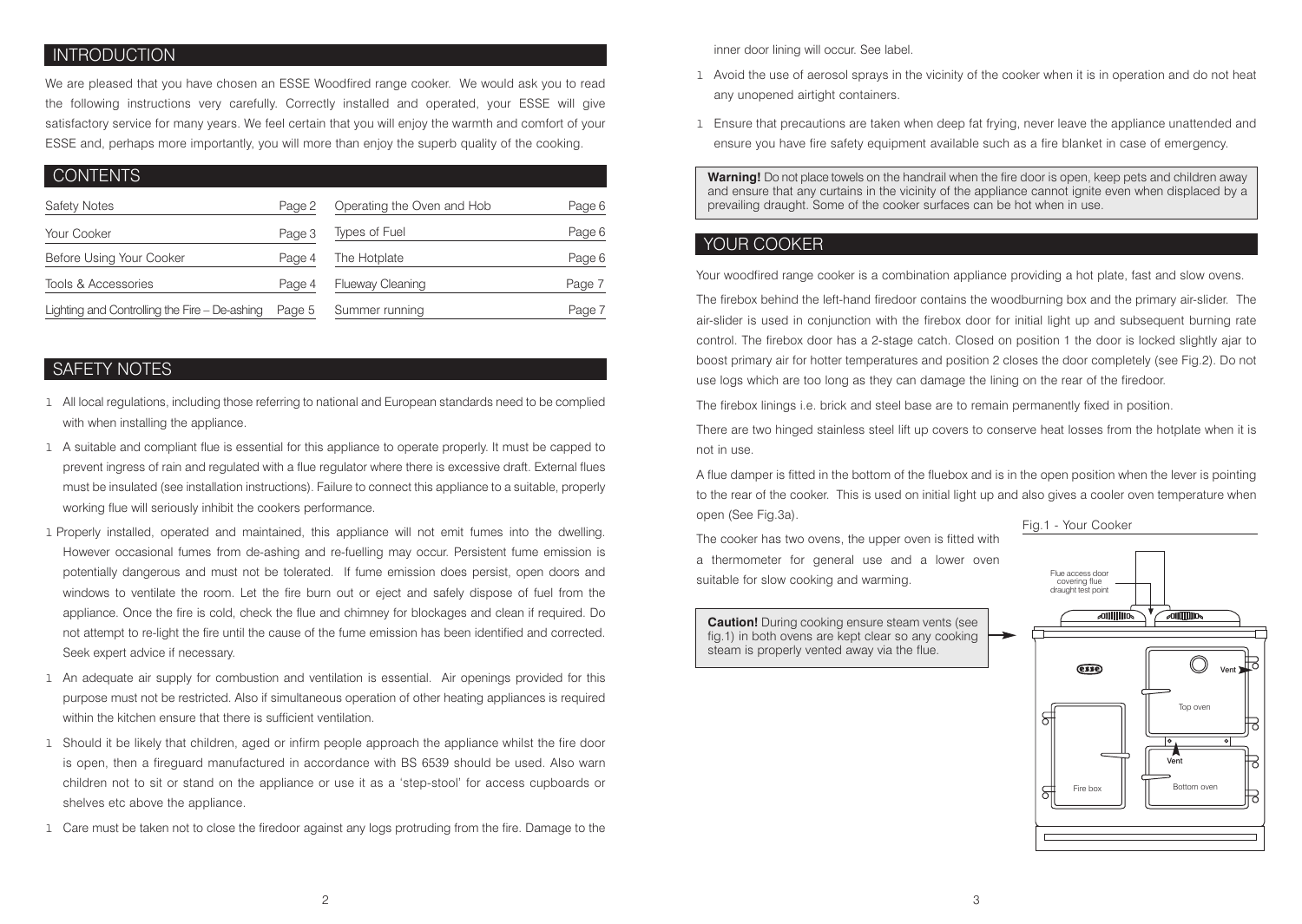![](_page_2_Figure_0.jpeg)

![](_page_2_Picture_2.jpeg)

Fig 3b - Flue damper closed

door handle showing the two stage catch

![](_page_2_Picture_5.jpeg)

![](_page_2_Picture_6.jpeg)

# BEFORE USING YOUR COOKER

Check that the plastic protection coating has been removed from each hotplate cover, and from the inside of the doors. This should have been done during installation but if the plastic has been left on it will melt on firing the cooker and cause damage to the linings.

The hotplate surface should be wiped with a dishcloth or similar, which has been soaked with hot water and a detergent liquid. Finally dry off the hotplate with an absorbent material.

## TOOLS AND ACCESSORIES

The following items are supplied with your ESSE cooker: **Accessories**  $-1 \times$  Roasting tin, 1 x Baking tray, 2 x Wire shelves (all shelves fit in either oven) 1 x Glove. Tools – Ash shovel, Lifting tools (for lifting off the hotplate), Flue rake, Flexible flue cleaning brush and Wire-brush,.

Fig.4 - Tools for cleaning and maintenance

![](_page_2_Picture_13.jpeg)

# LIGHTING AND CONTROLLING THE FIRE

In order to light the fire check that the flue damper is in the open position (see Fig.3a) and the fluebox door is closed, open the primary air slide (inside the fire-box door) and light paper, kindling and small logs. Close the firedoor to the first catch position (see Fig.2) and leave the fire for 20 minutes to become established then re-fuel. Close the firedoor fully (position 2) or partially (position 1) if a rapid heat up is required. Once the fire is established and the ovens are up to the required temperature, close the firedoor fully and use the primary air slider to control the burning rate and oven temperature. Try not to re-open the firedoor after refuelling for at least 20 minutes, as it is likely to smoke back out of the door. By closing the flue damper (see Fig.3b) the oven will become hotter.

The cooker must not be run with the fire-door open permanently. When you need to refuel the fire, open the door slowly, to avoid smoke and flames entering the room.

Secondary air enters over the top of the fire through built-in air vents in the combustion box and works continuously by design.

The flue box door is fitted with a screw control (see Fig.3a). This may be fully or partially opened, to reduce the flue pull on the fire and thus aid extended burning times. Its effect is dependant upon prevailing flue conditions, which may vary according to wind and weather. If there is any sign of smoke leakage from this control, ensure it is closed.

#### FUEL LOADS

The firebox can be loaded to capacity or as required depending on your usage requirement. Do not force wood into the firebox and always ensure that the fire door can be closed without touching the loaded logs.

### SLOW COMBUSTION

In order to achieve overnight burning a layer of ash needs to be built up in the firebox, when this is done load the firebox and close the slider, flue damper and firedoor. Avoid opening the firedoor until next required. Over night burning is best achieved using properly seasoned firewood. To re-inflame use kindling wood first before adding larger logs.

In the event of a chimney fire close all cooker controls and take appropriate action (see page 6).

If the draught strength in the chimney is too much, overnight burning may not be possible without fitting a stabiliser.

To boost the hotplate or oven temperature - open the firedoor to position 1 (see Fig.2) for 10 to 15 minutes. To boost the hotplate temperature and not oven - open the damper in the flue (see Fig.3a).

Open the fluebox door using the screw control (see fig.3a) to slow down the burning rate of the cooker, for example when a cool oven is required.

DO NOT use a poker when tending the fire, this could damage the brick linings.

### DE-ASHING

Only remove small amounts of ash from the firebox. When de-ashing, leave 30mm to 40mm depth of ash in the bottom of the firebox for the best performance. Always use the glove to open and close the door. Never hang tea towels or material above the fire door when the door is open on the first catch setting, or when re-fuelling or de-ashing.

**Note:** Your cooker should not be used as an incinerator and non recommended fuels shall not be used.